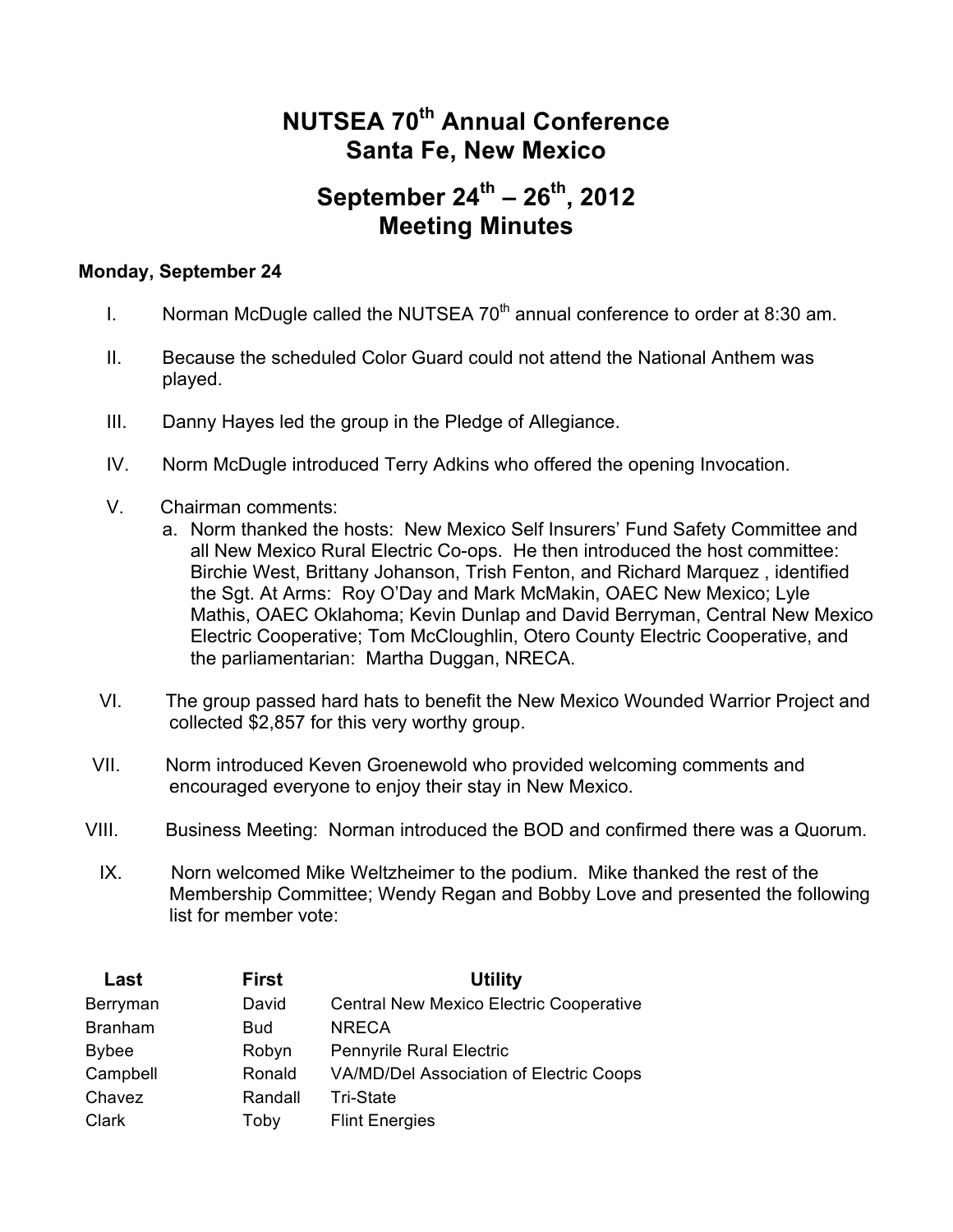| Donohue         | Martin         | VA/MD/Del Association of Electric Coops      |
|-----------------|----------------|----------------------------------------------|
| Dungan          | John           | <b>Trico Electric CP</b>                     |
| Ebright         | <b>Terry</b>   | Sioux Valley Energy                          |
| Goodwin         | William        | San Bernard Electric Cooperative             |
| Goss            | Mark           | Aiken Electric Coop                          |
| Hagenmayer      | Michael        | <b>Chalk Point Energy</b>                    |
| Hall            | <b>Kevin</b>   | South River EMC                              |
| Henning         | Carl           | Minnesota Rural Electric Association         |
| Herbert         | Ronald         | <b>Trico Electric CP</b>                     |
| Hindsman        | Ronnie         | Sam Houston Electric Coop                    |
| Hooten          | Randy          | <b>Carroll Electric Coop</b>                 |
| Horan           | Patsy          | South Mississippi Electric Power Association |
| Horsley         | Jay            | Georgia Transmission Corporation             |
| Huggard         | James          | VA/MD/Del Association of Electric Coops      |
| <b>Humphers</b> | Eldon          | <b>Federated Rural Electric Insurance</b>    |
| Jackson         | David          | VA/MD/Del Association of Electric Coops      |
| King            | Danny          | <b>MECA</b>                                  |
| Martin          | Heath          | <b>Northfork Electric Coop</b>               |
| Mathis          | Lyle           | <b>OAEC</b>                                  |
| <b>Matlock</b>  | Tim            | Southeastern Electric Cooperative            |
| McRae           | George         | <b>VMDAEC</b>                                |
| <b>Miller</b>   | Samuel         | Navarro County Electric Cooperative          |
| <b>Miller</b>   | Ken            | Adams-Columbia Electric Cooperative          |
| <b>Nicholas</b> | Perron         | <b>NRECA</b>                                 |
| O'Day           | Roy            | OAEC                                         |
| <b>Perkins</b>  | Zac            | <b>Tri-County Electric Coop</b>              |
| Rowland         | Scott          | <b>KAMO Electric Cooperative</b>             |
| Saul            | Debra          | Eastern Iowa                                 |
| Shadburn        | Waylon         | Sawnee EMC                                   |
| Shorb           | <b>Shellie</b> | <b>Tri-County Electric Coop</b>              |
| <b>Striegle</b> | Benjamin       | <b>Great Lakes Energy</b>                    |
| Taylor          | Jamie          | <b>Union Power Cooperative</b>               |
| <b>Walters</b>  | Mark           | Lumbee River Electric Membership Corp        |
| Weideman        | Michael        | <b>Colorado Rural Electric Association</b>   |
| Werdenhause     | Chris          | <b>Macon Electric Cooperative</b>            |
| Westberg        | Randy          | <b>Colorado Rural Electric Association</b>   |
| Whitesides      | Dan            | <b>Colorado Rural Electric Association</b>   |
| Williams        | Danny          | <b>Texas Electric Coop</b>                   |
| Worsham         | Nathan         | <b>Wiregrass Electric Cooperative</b>        |

**Call for a motion and second to approve the New Members. The new members were approved for membership.** Norm asked those members present to stand and be recognized.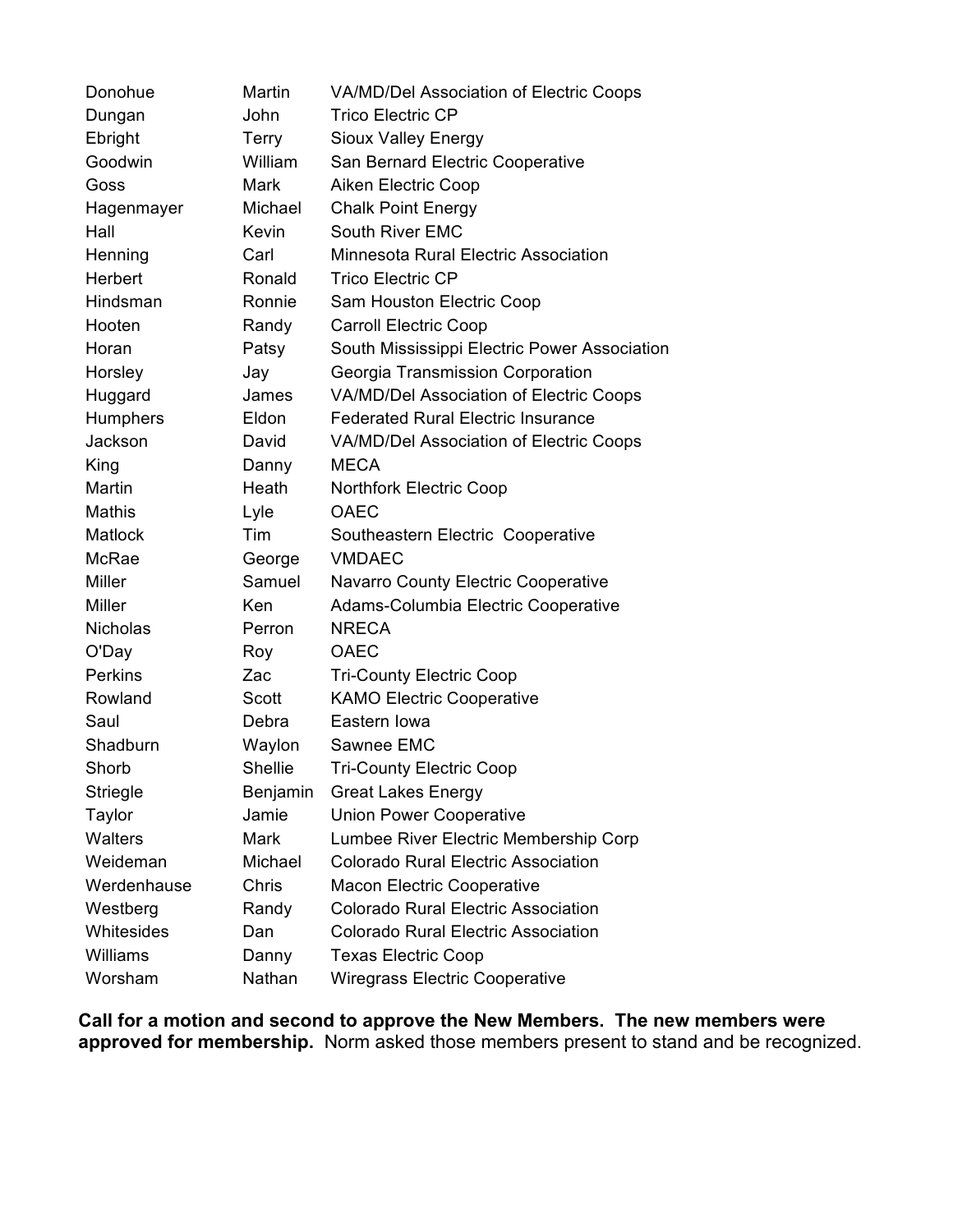X. Nominating Committee: Mike Bergeaux thanked the Nominating Committee Bob Cooper, Danny Hayes, Kenny Guffey, and Birchie West and introduced the proposed slate of Executive Committee Nominees for 2012-2013:

> Chairman – Jim Wright, GA Vice Chairman – Jamie Hull, PA Secretary – Bobby Love, NC Treasurer – Terry Adkins, IN

1 Year Director – Lou Delaby, IL 1 Year Director – Glenn Cunningham, GA

2 Year Director – Jim Ed Burris, KY 2 Year Director – Doyle Totty, TN

3 Year Director – Terry Ebright, South Dakota 3 Year Director – Kooney Duncan, OK

Past Chair – Norman McDugle

Office of NUTSEA Chair: Jim Wright was nominated by the NUTSEA Nominating Committee. There being no nominations from the floor Jim was voted into the position.

Office of NUTSEA Vice-Chair: Jamie Hull was nominated by the NUTSEA Nominating Committee.

There being no nominations from the floor Jamie was voted into the position.

Office of NUTSEA Secretary: Bobby Love was nominated by the NUTSEA Nominating Committee.

There being no nominations from the floor Bobby was voted into the position.

Office of NUTSEA Treasurer: Terry Adkins was nominated by the NUTSEA Nominating Committee.

There being no nominations from the floor Terry was voted into the position.

3 Year Director: Terry Ebright was nominated by the NUTSEA Nominating Committee. There being no nominations from the floor Terry was voted into the position.

3 Year Director: Kooney Duncan was nominated by the NUTSEA Nominating Committee. There being no nominations from the floor Kooney was voted into the position.

Norm thanked Fran Achille for her time on the Board.

The business meeting was adjourned at 9:03 a.m. until Wednesday, September 26<sup>th</sup>.

Wednesday, September 26, 2012– Business Meeting

- I. The meeting was called back into order at 1:00 p.m.
- II. Norman declared a quorum was again present for the meeting.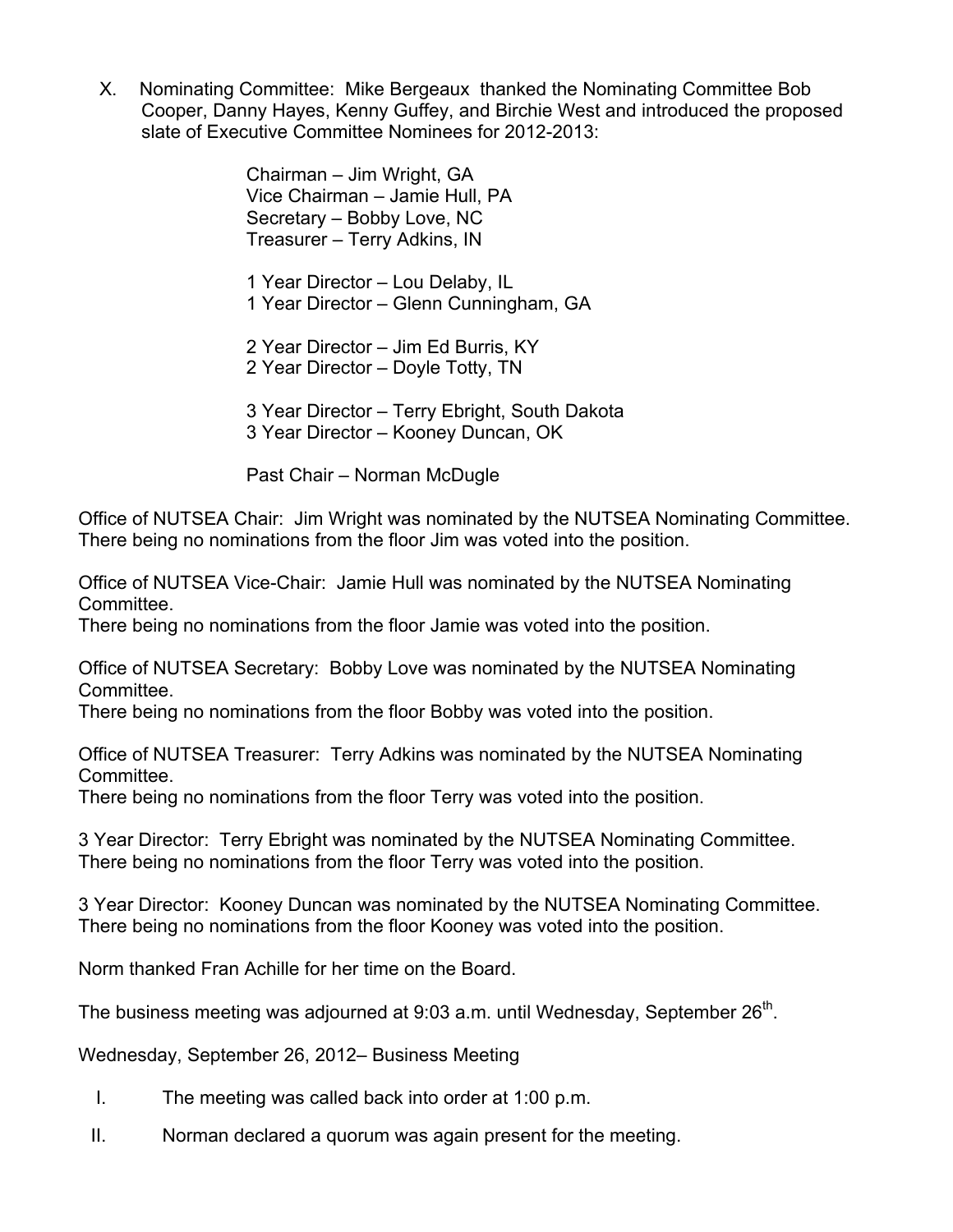- III. The minutes of the previous Indianapolis, IN 2011 meeting were approved with typo corrections noted.
- IV. Committee Reports:
	- a. NRECA Plaque presentation report Garry Christopherson reported on the NRECA resolution which NUTSEA presented earlier this year. The plaque was presented at the annual NRECA meeting and was well received.
	- b. Host Committee Report Birchie West reported 164 people in attendance and thanked the rest of the committee for all their hard work before and during the conference.
	- c. Operations & Rules Committee No report
	- d. Resolutions Committee No report however Ravonda Laws recognized and thanked the other members of the committee (Don Harbuck, Bobby Love and Jim Ed Burris).
	- e. Membership Committee Michael Weltzheimer again thanked the other members of the committee Wendy Regan and Bobby Love. Mike reported 45 new members were voted in from 23 states.
	- f. Regulatory Standards/Legislative Report No report
	- g. New member orientation Jamie Hull thanked Terry Adkins for his assistance on the committee and noted 21 new members attended the lunch meeting on Monday. Jamie provided an overview of the organization and encouraged everyone to get involved by volunteering which is an excellent way to understand how NUTSEA operates. Each participant was given a NUTSEA briefcase and a flash drive that provided valuable NUTSEA information.
	- h. G&T Section Davis Phaup reported the new officers are Lisa Wagner (Chair), Ravonda Laws (Vice chair), and Kurt Wulf (Secretary). The group discussed various safety topics including ARC flash, global harmonization, lockout/tag out, and behavior based approaches.
	- i. Distribution Section Glenn Cunningham thanked the other members of the committee, Fran Achille and Lou Delaby and reported the group met earlier on Wednesday and discussed several issues including: AVL, PPE criteria, Fiber optic, and lockout/tagout for inside buildings.
	- j. JT&S Section Mike Bergeaux reported 57 members attended the meeting. Danny Hayes presented an Accident Investigation program followed by a discussion on the SAIA meeting and PPE testing.
	- k. Program Sharing Jim Wright reported 10 volunteers provided programs which were also given to the group on thumb drives.
	- l. SAIA Report Jason Saunders reported 15 new members and 5 new applications were accepted. The summer meeting is scheduled for June 17-20, 2013 in New Orleans. They also recognized 3 retirees.